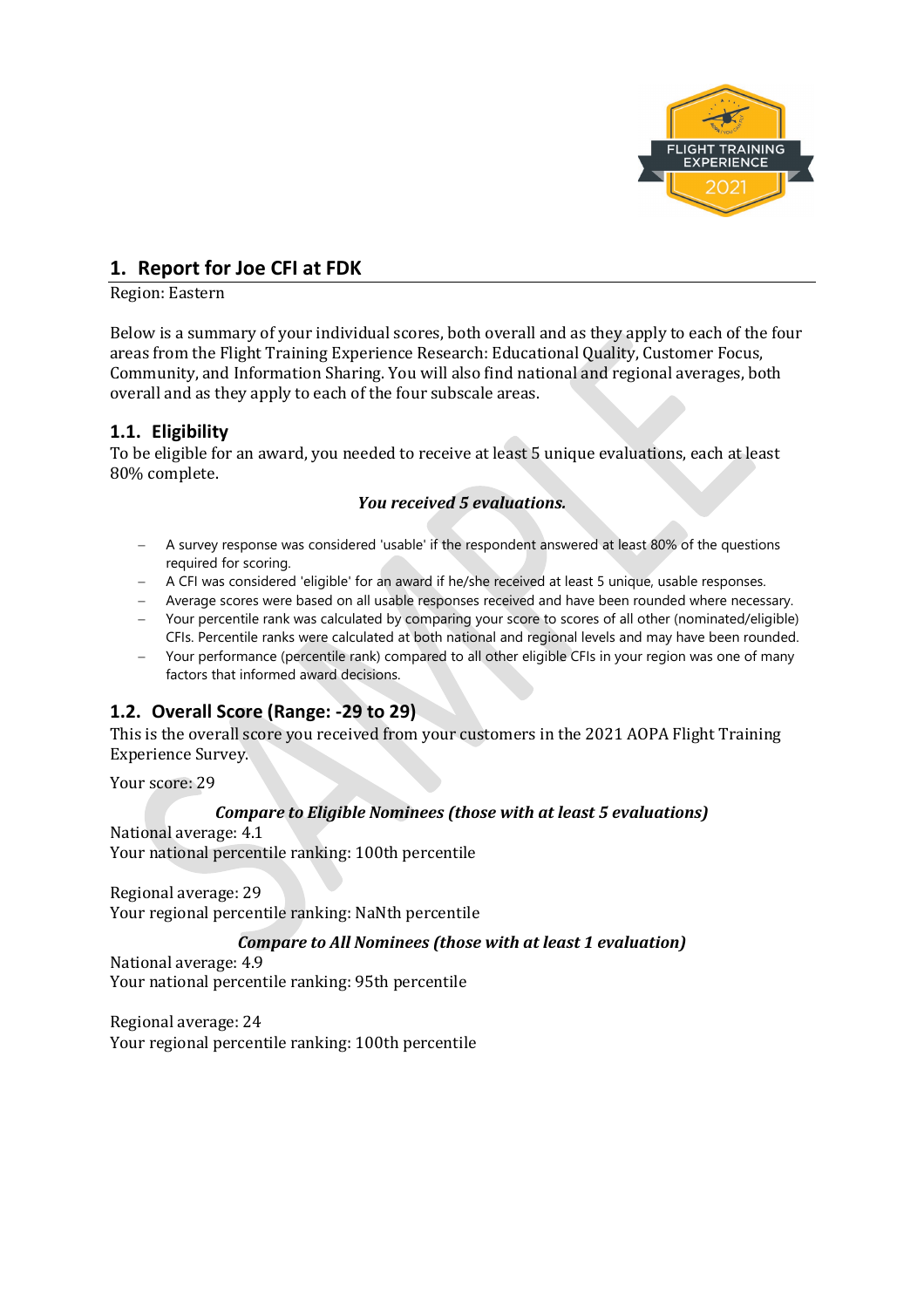The following graph shows how you compared to other CFIs. Your average score (across all customers who evaluated you) is marked on the graph, along with the national average (for all responses received). The boxplots reflect the distribution of all responses received, not just your own.



## **1.3. Educational Quality Scale (Range: -10 to 10)**

This is the score you received from your customers, derived solely from the questions related to Educational Quality.

Your score: 10

## *Compare to Eligible Nominees (those with at least 5 evaluations)*

National average: 1 Regional average: 10

#### *Compare to All Nominees (those with at least 1 evaluation)*

National average: 1.5 Regional average: 7.7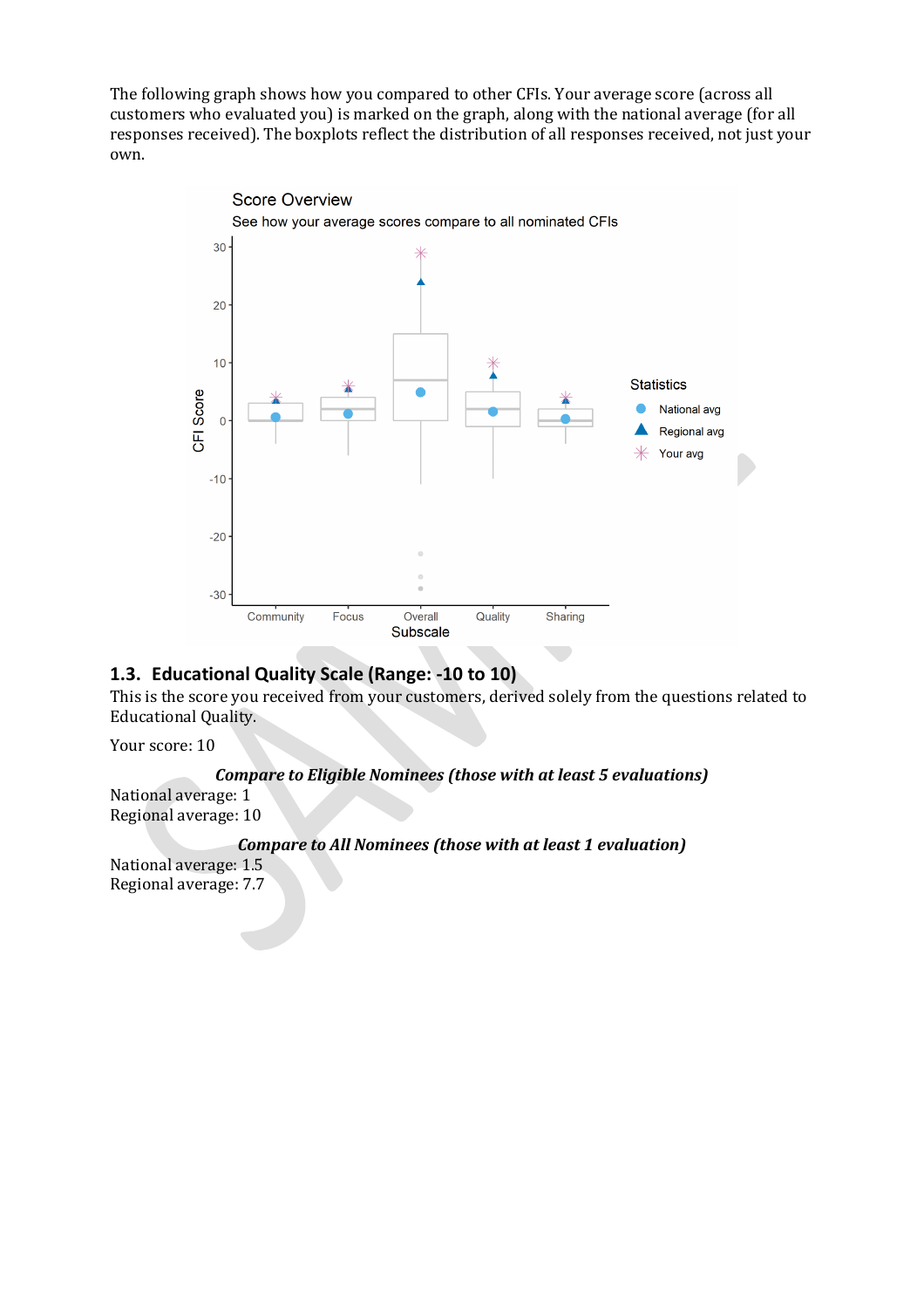

*My instructor patiently helped me understand difficult concepts.* **Response Frequency Percent**

| Strongly disagree          | 0%               |
|----------------------------|------------------|
| <b>Disagree</b>            | 0%               |
| Neither agree not disagree | $1\frac{10}{10}$ |
| Agree                      | 190 <sub>h</sub> |
| Strongly agree             | 100%             |
|                            |                  |

*My instructor helped me feel prepared for unexpected situations in flight.*

| <b>Response</b>            | Frequency | <b>Percent</b> |
|----------------------------|-----------|----------------|
| Strongly disagree          |           | $0\%$          |
| <b>Disagree</b>            |           | $0\%$          |
| Neither agree not disagree |           | $0\%$          |
| Agree                      |           | $0\%$          |
| Strongly agree             |           | 100%           |
|                            |           |                |

*My instructor suggested what I should study before arriving at the airport for a lesson.* **Response Frequency Percent**

| Never                             | 0%    |
|-----------------------------------|-------|
| Rarely (about 25% of the time)    | 0%    |
| Sometimes (about 50% of the time) | 0%    |
| Usually (about 75% of the time)   | $0\%$ |
| Always                            | 100%  |
|                                   |       |

*My instructor made me doubt myself.*

| Response                          | Frequency | <b>Percent</b> |
|-----------------------------------|-----------|----------------|
| Never                             |           | 100%           |
| Rarely (about 25% of the time)    |           | 0%             |
| Sometimes (about 50% of the time) |           | $0\%$          |
| Usually (about 75% of the time)   |           | 0%             |
| Always                            |           |                |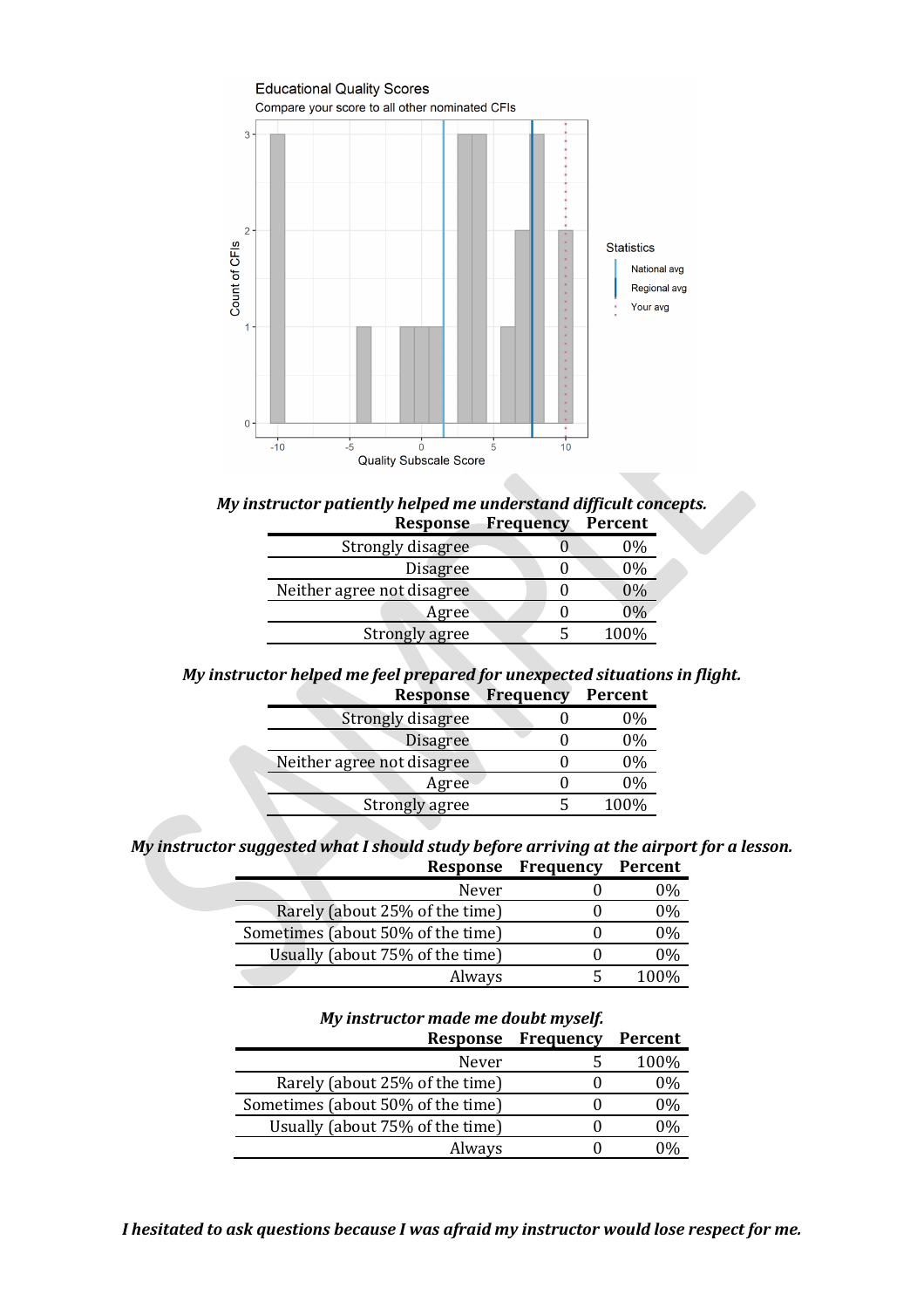| Response                          | <b>Frequency</b> | Percent |
|-----------------------------------|------------------|---------|
| Never                             |                  | 100%    |
| Rarely (about 25% of the time)    |                  | $0\%$   |
| Sometimes (about 50% of the time) |                  | $0\%$   |
| Usually (about 75% of the time)   |                  | $0\%$   |
| Always                            |                  |         |

## **1.4. Customer Focus Scale (Range: -6 to 6)**

This is the score you received from your customers, derived solely from the questions related to Customer Focus.

Your score: 6

## *Compare to Eligible Nominees (those with at least 5 evaluations)*

National average: 0.86 Regional average: 6

## *Compare to All Nominees (those with at least 1 evaluation)*

National average: 1.2 Regional average: 5.3



# *My instructor treated me with respect.*

| Response                          | <b>Frequency</b> | Percent |
|-----------------------------------|------------------|---------|
| Never                             |                  | 0%      |
| Rarely (about 25% of the time)    |                  | 0%      |
| Sometimes (about 50% of the time) |                  | $0\%$   |
| Usually (about 75% of the time)   |                  | $0\%$   |
| Always                            |                  | 100\%   |

#### *My instructor provided excellent customer service.* **Response Frequency Percent**

|  | Response ricquelly | I CLUCIIL |
|--|--------------------|-----------|
|  |                    |           |
|  |                    |           |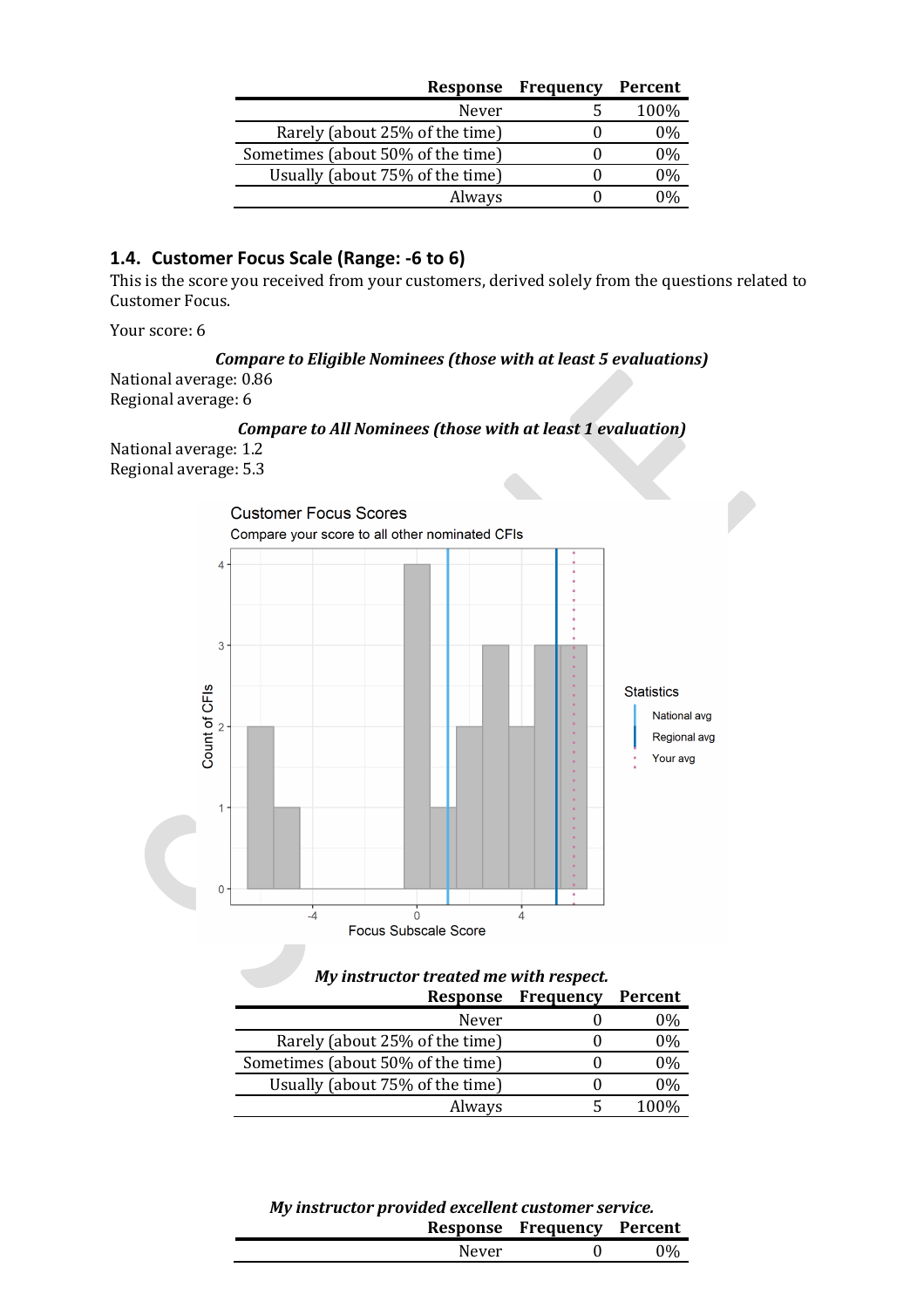| Response                          | <b>Frequency</b> | Percent |
|-----------------------------------|------------------|---------|
| Rarely (about 25% of the time)    |                  | ባ%      |
| Sometimes (about 50% of the time) |                  | 0%      |
| Usually (about 75% of the time)   |                  | በ%      |
| Always                            |                  | 100%    |

## *I wish I had a different instructor.*

| Response                          | <b>Frequency</b> | <b>Percent</b> |
|-----------------------------------|------------------|----------------|
| Never                             |                  | 100%           |
| Rarely (about 25% of the time)    |                  | $0\%$          |
| Sometimes (about 50% of the time) |                  | 0%             |
| Usually (about 75% of the time)   |                  | 0%             |
| Always                            |                  |                |

## **1.5. Aviation Community Scale (Range: -4 to 4)**

This is the score you received from your customers, derived solely from the questions related to Aviation Community.

Your score: 4

*Compare to Eligible Nominees (those with at least 5 evaluations)* National average: 0.8

Regional average: 4

*Compare to All Nominees (those with at least 1 evaluation)*

National average: 0.6 Regional average: 3.3



## *My instructor hosted events for students (e.g., social events, barbecues, educational sessions, etc.).*

|                                | Response Frequency Percent |       |
|--------------------------------|----------------------------|-------|
| Never                          |                            | 0%    |
| Rarely (about 25% of the time) |                            | $0\%$ |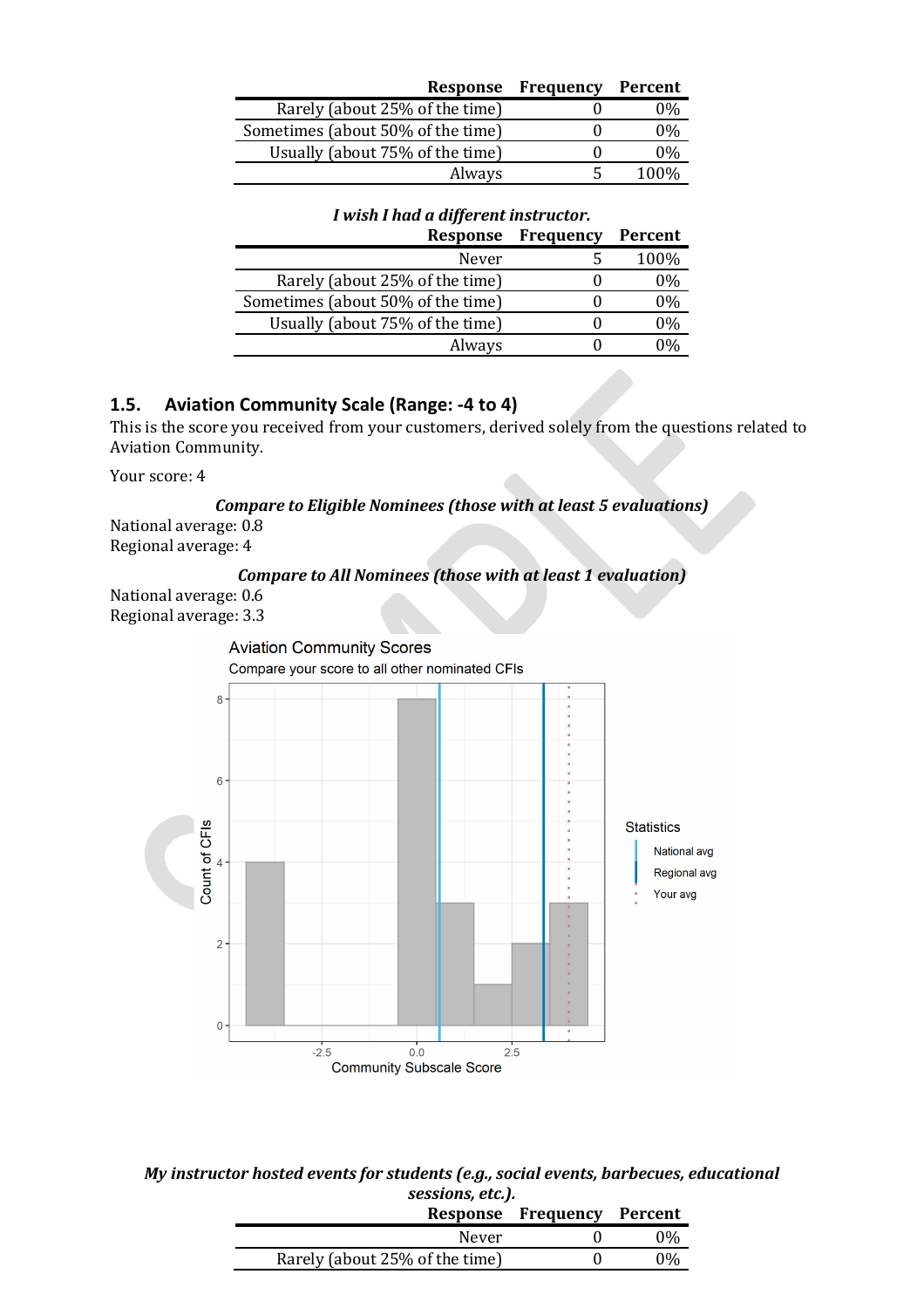|                                   | <b>Response Frequency Percent</b> |       |
|-----------------------------------|-----------------------------------|-------|
| Sometimes (about 50% of the time) |                                   | $0\%$ |
| Usually (about 75% of the time)   |                                   | $0\%$ |
| Always                            |                                   | 100%  |

#### *My instructor expressed that people like me should not fly.* **Response Frequency Percent**

| Never                             | 100\% |
|-----------------------------------|-------|
| Rarely (about 25% of the time)    | 0%    |
| Sometimes (about 50% of the time) | 0%    |
| Usually (about 75% of the time)   | 0%    |
| Always                            |       |
|                                   |       |

## **1.6. Information Sharing Scale (Range: -4 to 4)**

This is the score you received from your customers, derived solely from the questions related to Information Sharing.

Your score: 4

*Compare to Eligible Nominees (those with at least 5 evaluations)* National average: 0.18

Regional average: 4

## *Compare to All Nominees (those with at least 1 evaluation)*

National average: 0.25 Regional average: 3.3



#### *My instructor uses a training syllabus I could consult.* **Response Frequency Percent**

|                                   | $1.000$ $0.100$ $1.000$ $0.010$ | $\sim$ 0.000 $\sim$ |
|-----------------------------------|---------------------------------|---------------------|
| Never                             |                                 | 9%                  |
| Rarely (about 25% of the time)    |                                 | 0%                  |
| Sometimes (about 50% of the time) |                                 | 0%                  |
| Usually (about 75% of the time)   |                                 | ገ%                  |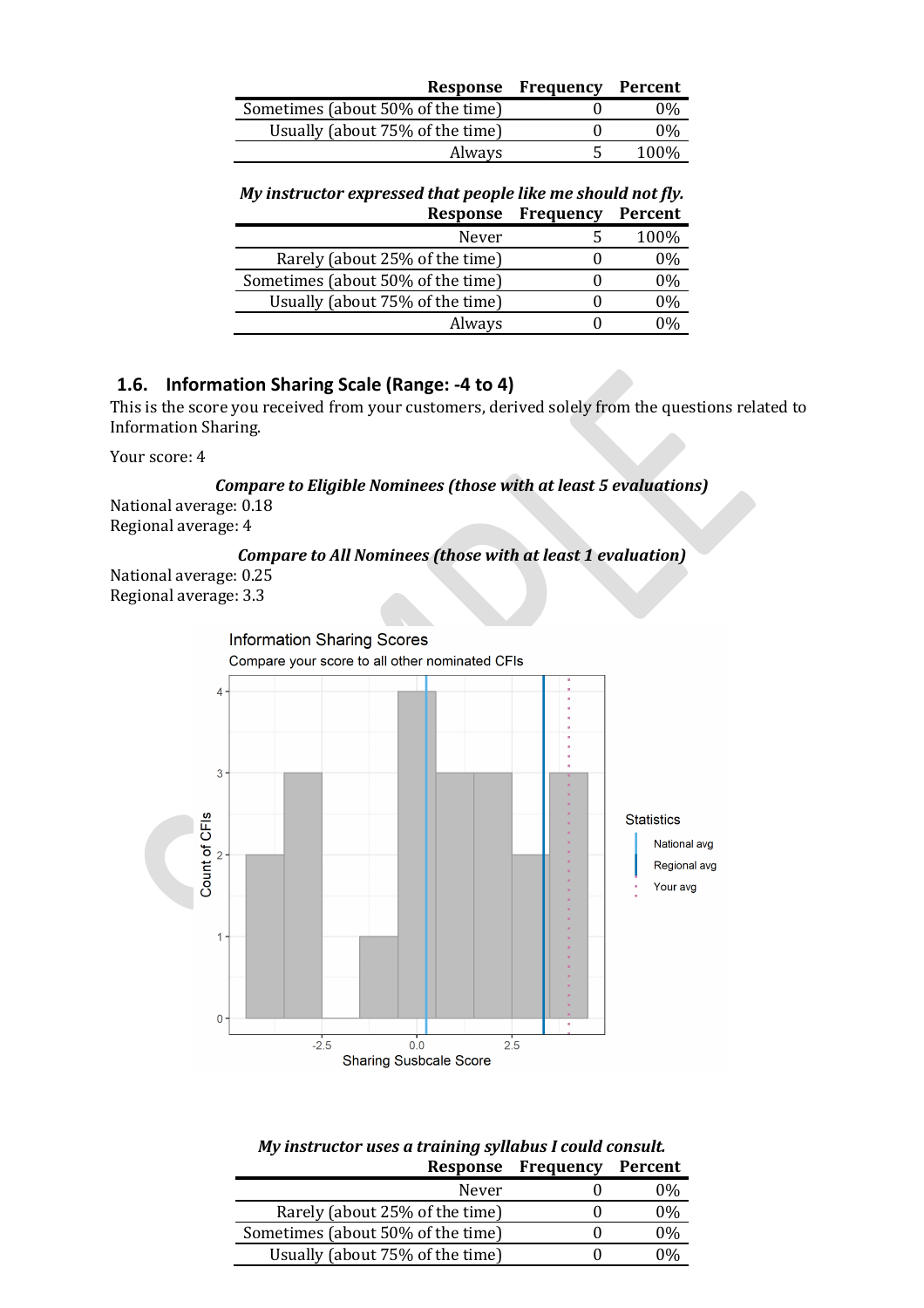| Always | 100%                       |
|--------|----------------------------|
|        | Response Frequency Percent |

## *I did not know what my flight lessons would cover.* **Response Frequency Percent**

| Never                             | 100\% |
|-----------------------------------|-------|
| Rarely (about 25% of the time)    | 0%    |
| Sometimes (about 50% of the time) | በ%    |
| Usually (about 75% of the time)   | ባ%    |
| Always                            |       |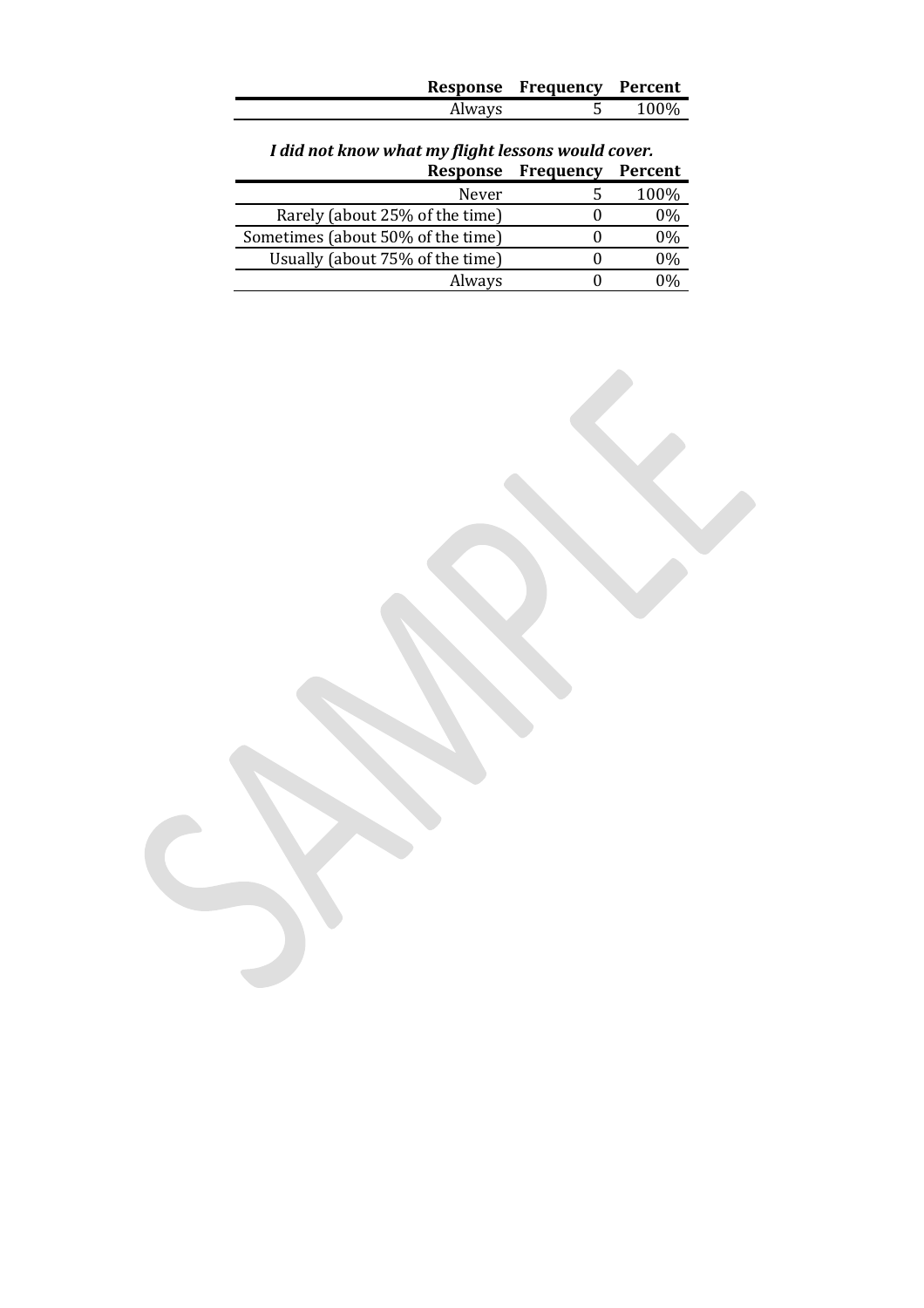## **1.7. Net Promoter Score**

The Net Promoter Score is generated by asking customers how likely they would be to recommend a given product or service - in this case, your services as a flight instructor - to a friend, on an 11-point scale.

## *On a scale from 0-10, how likely are you to recommend your flight instructor to a friend?*

Responses to this question are then used to sort customers into one of three groups: detractors, passives, or promoters.

Detractors: Detractors are less likely to use your services again and may not speak highly of your services to others.

Passives: Generally somewhat satisfied, passives likely won't help or hurt your business in talking to other people.

Promoters: Ideally, all of your customers would be promoters. Promoters would fly with you again in the future and would tell others how great they think you are.

The overall Net Promoter Score is calculated by subtracting the percentage of your customers who are 'detractors' from the percentage of your customers you are 'promoters.' Thus, the overall Net Promoter Score can range from -100 to 100. For more information on the Net Promoter Score and how to interpret it, check out: https://www.medallia.com/net-promoterscore/

Overall Net Promoter Score (Range -100 to 100) Your score: 100 National average (of all nominees): 0.95 National average (all eligible nominees): -10

The following graphs will give you more information on your Net Promoter Score.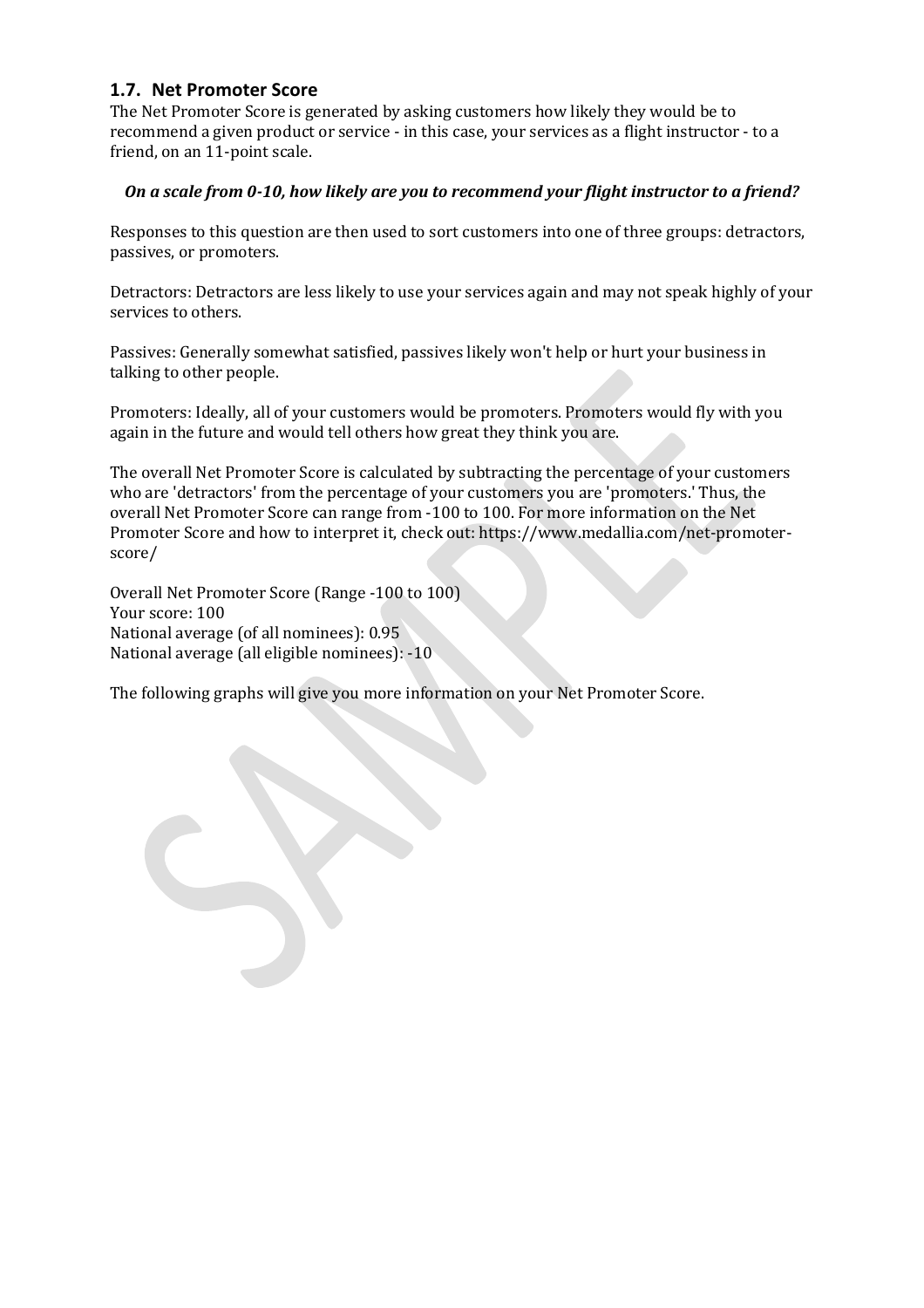



## Raw scores: Your customers' likelihood of recommending your services to a friend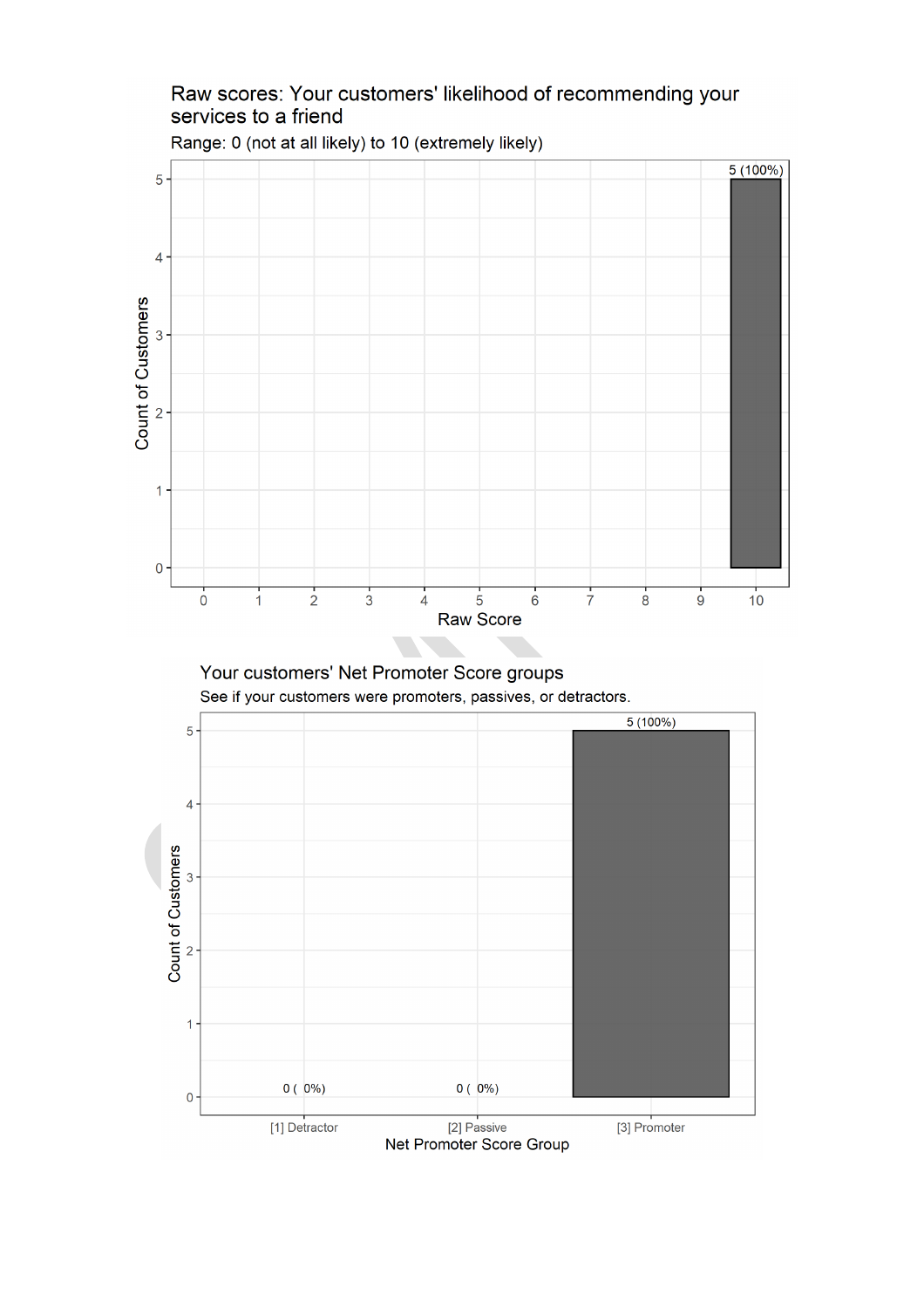

Distribution of Net Promoter Scores for all CFIs (Range: -100 to 100) Range: -100 to 100

Compare your average Net Promoter Score (dashed blue line) to scores of all other nominated CFIs with the above graph. The grey bars represent the Net Promoter Scores for all other CFIs, and the solid red line is the national average.